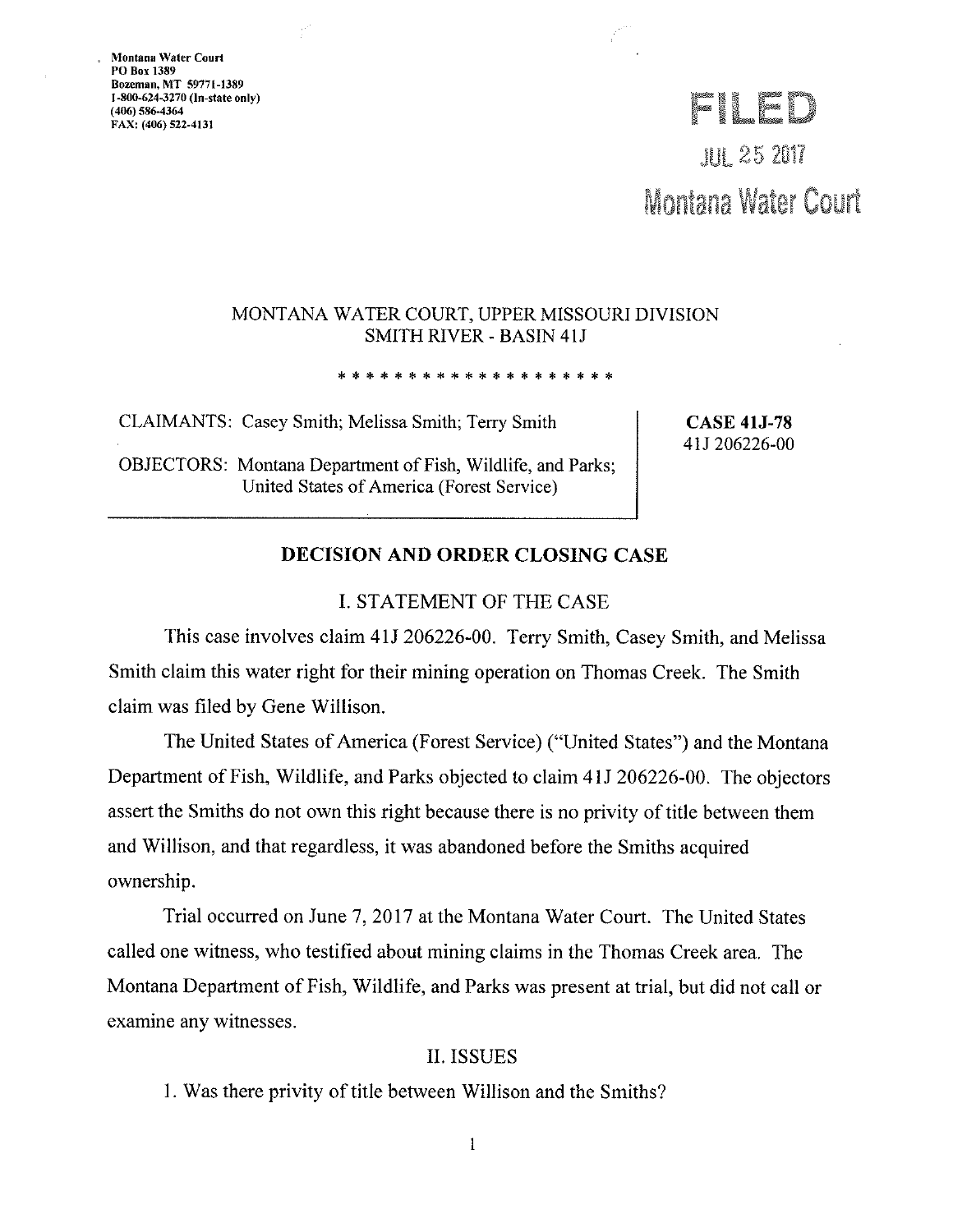# 2. Was claim 4 lJ 206226-00 abandoned?

## III. SUMMARY OF DECISION

# *Privity of Title*

There was privity of title between Willison and the Smiths. *Abandonment* 

The evidence introduced by the United States focused principally on abandonment of unpatented mining claims. The owner of an unpatented mining claim has a right to remove minerals from public land. Mining claims are obtained independently from water rights, and are separate property interests. Ownership of one right does not mean ownership of the other.

Mining claims and water rights are subject to different abandonment standards. A mining claim may be lost simply by missing an annual paperwork deadline, and may be re-established by locating a new claim in the same place.<sup>1</sup> Abandonment of a water right requires nonuse and intent to abandon. While abandonment of a mining claim may suggest the water right used on it was also abandoned, that result is not automatic.

Mining activity and water use along Thomas Creek followed a cyclical pattern. Mining claims were located, abandoned, and then refiled. Water was used on mining claims when they were active, and efforts were made to maintain diversions, pipelines, and other structures needed to use water for mining.

This pattern of usage was inconsistent with abandonment of the Smiths' water right. Accordingly, claim 41J 206226-00 was not abandoned.

# IV. FINDINGS OF FACT

These findings are based on a preponderance of the evidence.

Gene Willison filed claim 4IJ 206226-00 in 1982. The purpose of the claim was to provide water for mining. The claim was for forty miner's inches from Thomas Creek, with a point of diversion in the SESESW of section 35, T11N, R3E.

<sup>&</sup>lt;sup>1</sup> "Locating" a mining claim is a term of art. The process of location is described later in this order.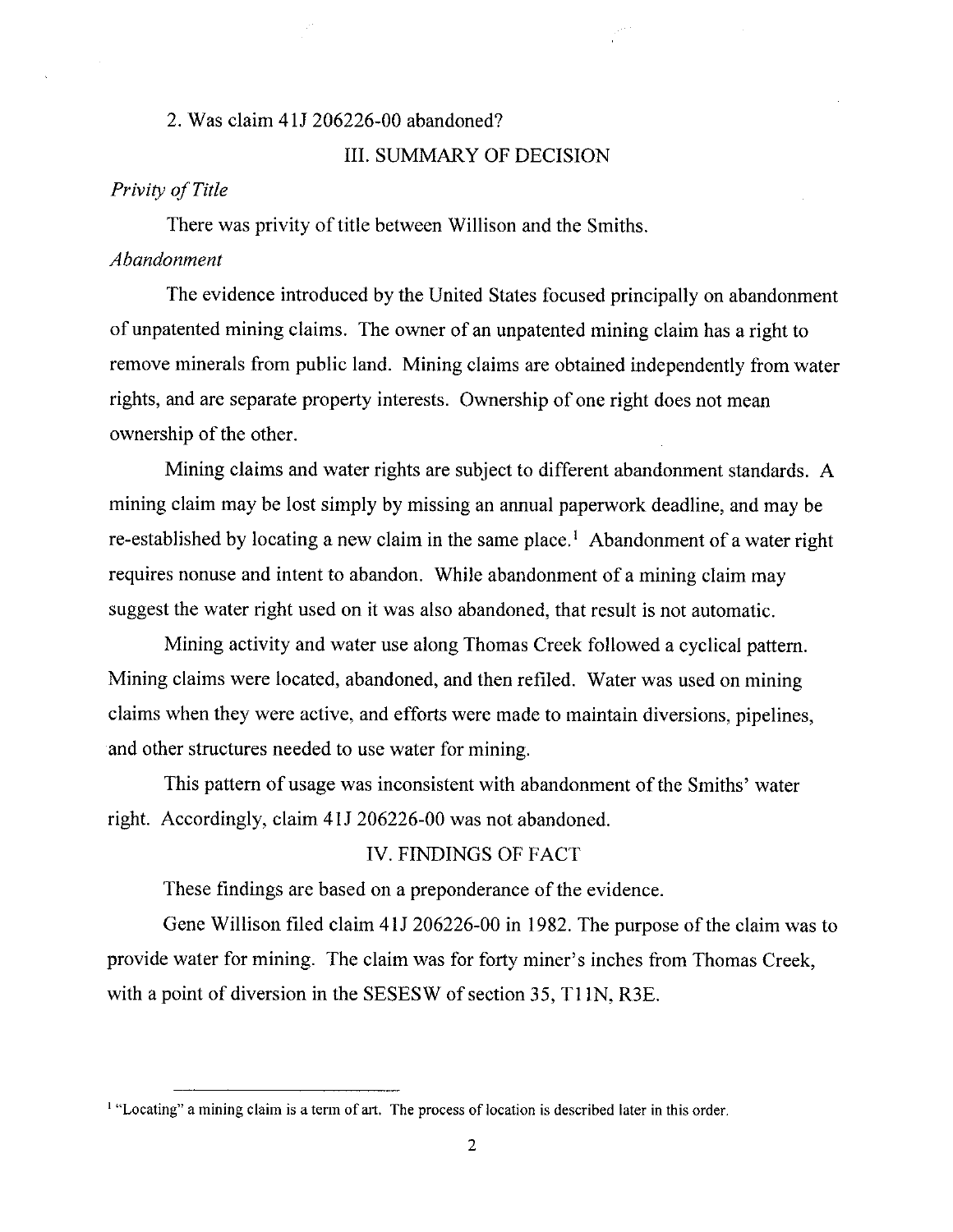Willison's claim is supported by an affidavit signed by Fred Nopper. Mr. Nopper's affidavit describes diversion of water from Thomas Creek in 1934, with a place of use in the S2 of section 35. A map attached to the water right shows a mining claim in this area, and a point of diversion from Thomas Creek. The features shown on the map correspond with those on the claim filed by Willison.

Gene Willison owned and worked mining claims on Thomas Creek. One of those claims was the Big Buck, which was located in 1937. The Big Buck mining claim was in the S2 of section 35. The legal description for the Big Buck mining claim coincides with the place of use identified by Nopper and Willison for water right 4IJ 206226-00.

The Big Buck claim, like others in the area, was for placer mining. Placer mining requires the use of water. $2$ 

According to BLM records, the last owners of the Big Buck claim were Glenn Allman, Robert Hardgrove, and Treva Hardgrove. A 1961 agreement between these parties refers to a six-inch pump. A 1965 agreement references a sluice box. Sluice boxes are used in placer mines to separate gold from materials such as sand and gravel. Sluice boxes require water.

Litigation over the Big Buck and other mining claims arose between Allman and the Hardgroves. Pleadings from that litigation show conveyance of "an interest in said claims" from Glenn Allman to James White and Gene Willison along with rights to conduct mining operations on claims jointly owned by Allman and the Hardgroves. United States Ex. 10.

The conveyance from Allman to White and Willison occurred on May 12, 1980. Sometime thereafter, White and Willison "proceeded to move onto said claims, additional mining machinery and equipment and proceeded to carry on mining operations to recover the gold." *Id.* 

Gene Willison also entered an agreement with James White to work the lower 1,100 feet of the Big Buck claim on May 12, 1980. The agreements between Allman,

<sup>&</sup>lt;sup>2</sup> As an historical note, the prior appropriation doctrine originated with water rights used for placer mining, and the **term "miner's inch" dates to that** era.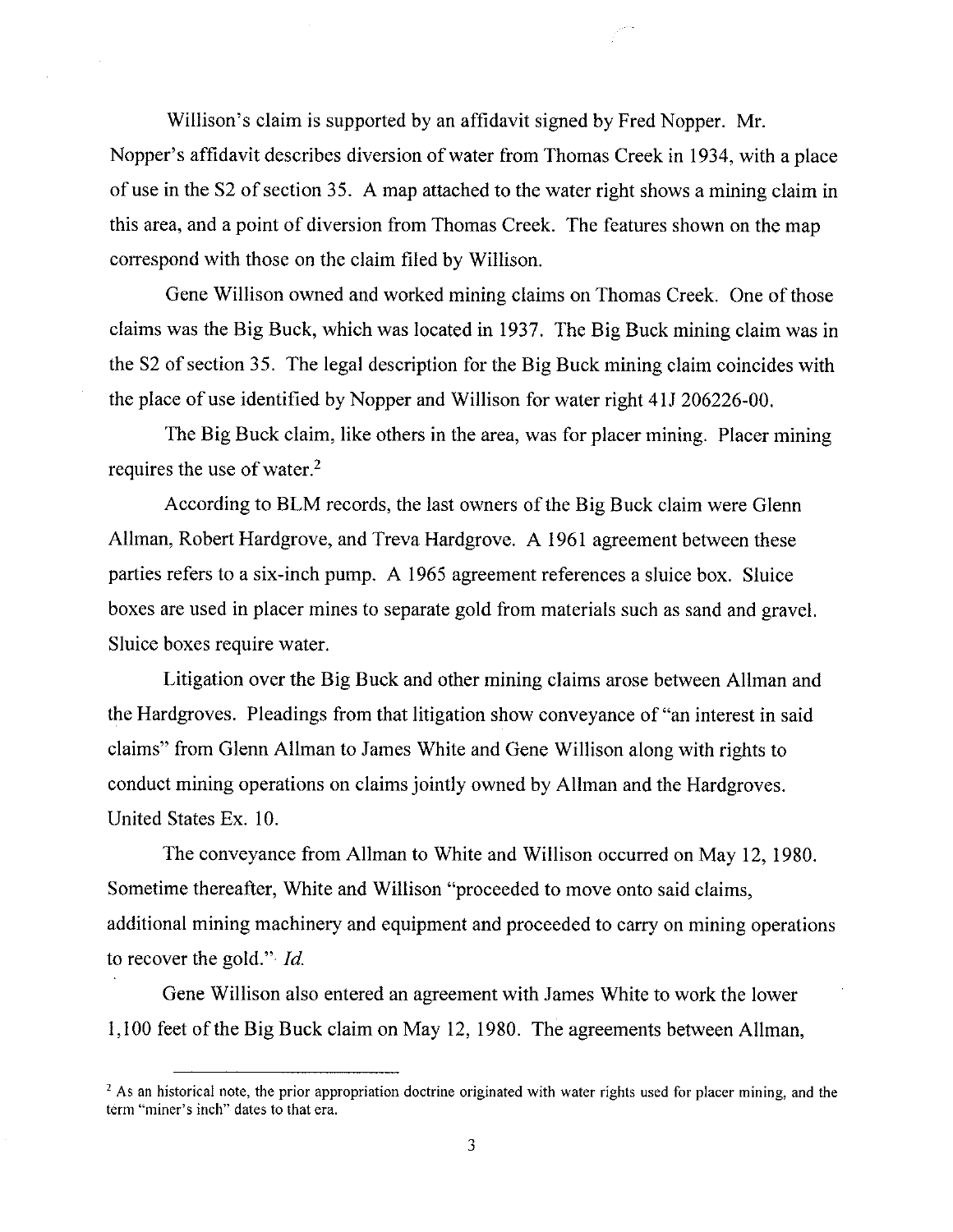White, and Willison established a connection between Willison and the Big Buck mining claim. Willison filed water right 4 IJ 206226-00 two years later.

The Big Buck mining claim was abandoned in 1993. Abandonment of the Big Buck claim did not signal the end of mining activity on Thomas Creek, and new mining claims were subsequently filed in the same area. These claims were located by a variety of individuals on lands within or near the place of use for water right 41J 206226-00. Despite changes in the names of mining claims and their owners, mining continued. Water right 41J 206226-00 was used on several of the mining claims that replaced the Big Buck after it was abandoned.

Among the newer mining claims was Teddy Bar I. Terry White located this claim in the spring of 1994, only one year after the Big Buck claim was abandoned. Terry White sold his interest to Terry Smith, one of the current owners of water right 4IJ 206226-00. Teddy Bar I included lands in the SE and SW of section 35. The lands were similar to the Big Buck and to the place of use for water right 41J 206226-00. Teddy Bar 1 was eventually abandoned in 1997.

Yellow Boy 2 was located near the original Big Buck claim, and on or near the place of use for water right 41J 206226-00. Yellow Boy 2 was located by Terry White in 1994, and again by Terry Smith in 1998.

In 1996, Terry Smith asked Gene Willison for permission to use Willison's water right on Thomas Creek. Terry Smith used this water to work the Yellow Boy mining claim from 1996 until 2004.

An affidavit of Annual Representation of Mining Claim dated 1996 showed that Terry Smith, Terry White, and James White located Teddy Bar 1 and 2, and Yellow Boy 1 and 2, and that they worked these claims from June 1 through October 15 of that year. The operator was Terry Smith.

Also in 1996, Terry Smith sent a letter to the Townsend Ranger District of the United States Forest Service asking to continue placer mining on Yellow Boy I and 2, and the Teddy Bar claims. He asked permission to leave the pond and pit open, and the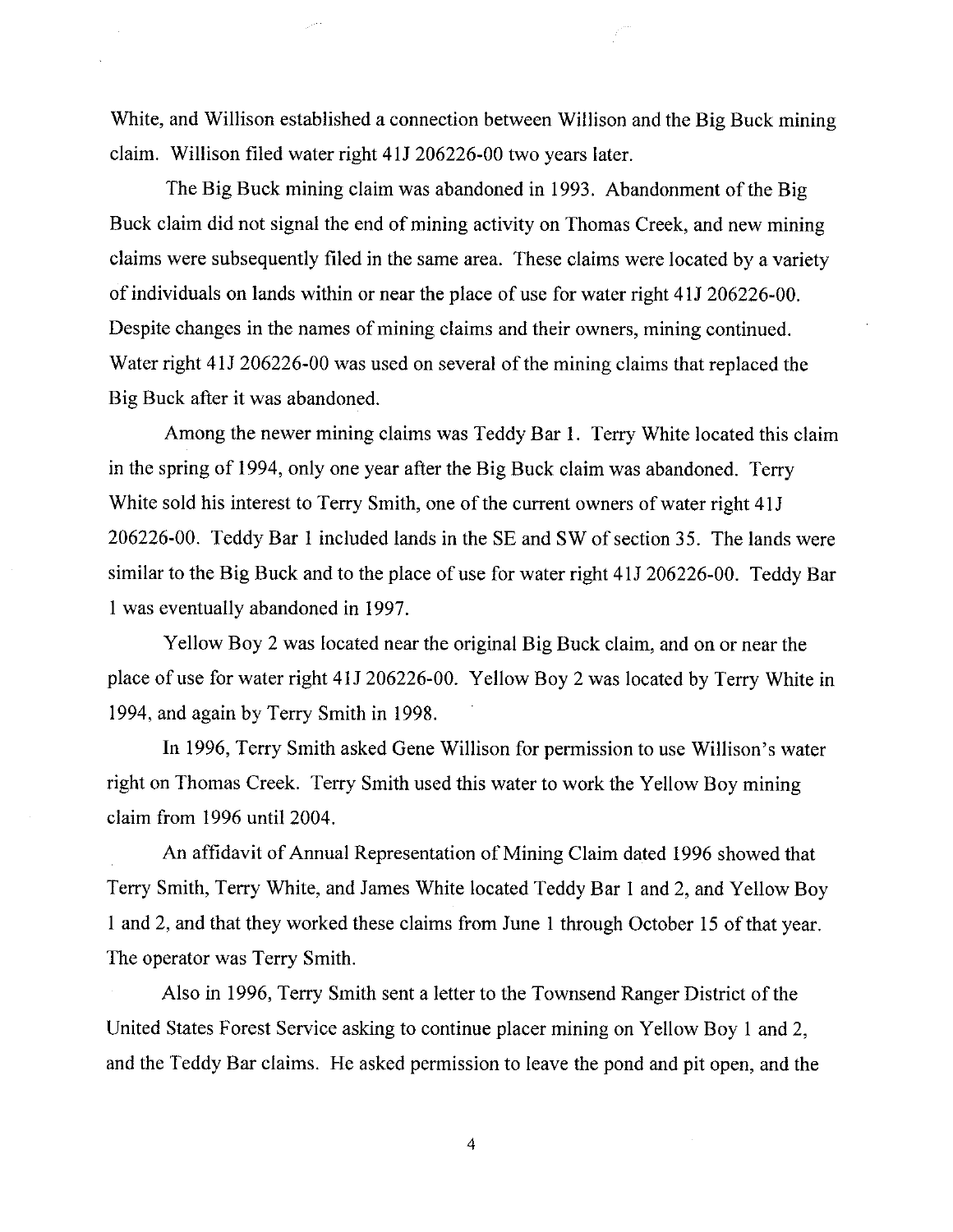wash plant and water pump in place if he was not given permission to operate. This infrastructure was used to divert water right 4 IJ 206226-00.

In 2013, Terry Smith located two more mining claims in the same area as the original Big Buck. These new claims were again named Teddy Bar 1 and Teddy Bar 2, and they are still active. The footprint of these claims is similar to the Big Buck claim, which was the original place of use for Willison's water right 411 206226-00. Terry Smith approached Gene Willison about using his water right for the second time in 2013. Smith's purpose was to use water right 411 206226-00 to work Teddy Bar I and Teddy Bar 2.

Gene Willison's water right 41J 206226-00 was used on the Big Buck claim, and both iterations of Teddy Bar 1. All three mining claims were in the same area, and fell wholly or partially within the place of use for water right 41J 206226-00. Although the underlying mining claims were located and abandoned in a cyclical pattern, mining activity has been occurring since 1937. Water use has followed the pattern of mining activity. When mining resumed, water use also resumed.

The water use undertaken by Willison and the Smiths required labor, materials, and equipment. Willison and the Smiths constructed diversions, ponds, pipelines, and ditches to supply water to their operations. Once built, these structures needed maintenance, which required additional expenditures of labor, material, and equipment.

In December of 2016, Gene Willison transferred ownership of water right 41J 206226-00 to the Smiths. The property description for the transfer referenced Teddy Bar 1 and 2.

There was no evidence of nonuse of water right 41J 206226-00 prior to July 1, 1973. Mining claim records suggest a period of nonuse between 2004 and 2013. Use of water right 41J 206226-00 by the Smiths resumed in 2013.

# V. PRINCIPLES OF LAW

A showing of abandonment requires "a concurrence of act and intent--the relinquishment of possession and the intent not to resume it for a beneficial use .... Neither an intention to abandon nor nonuser [sic] is sufficient; the union of both is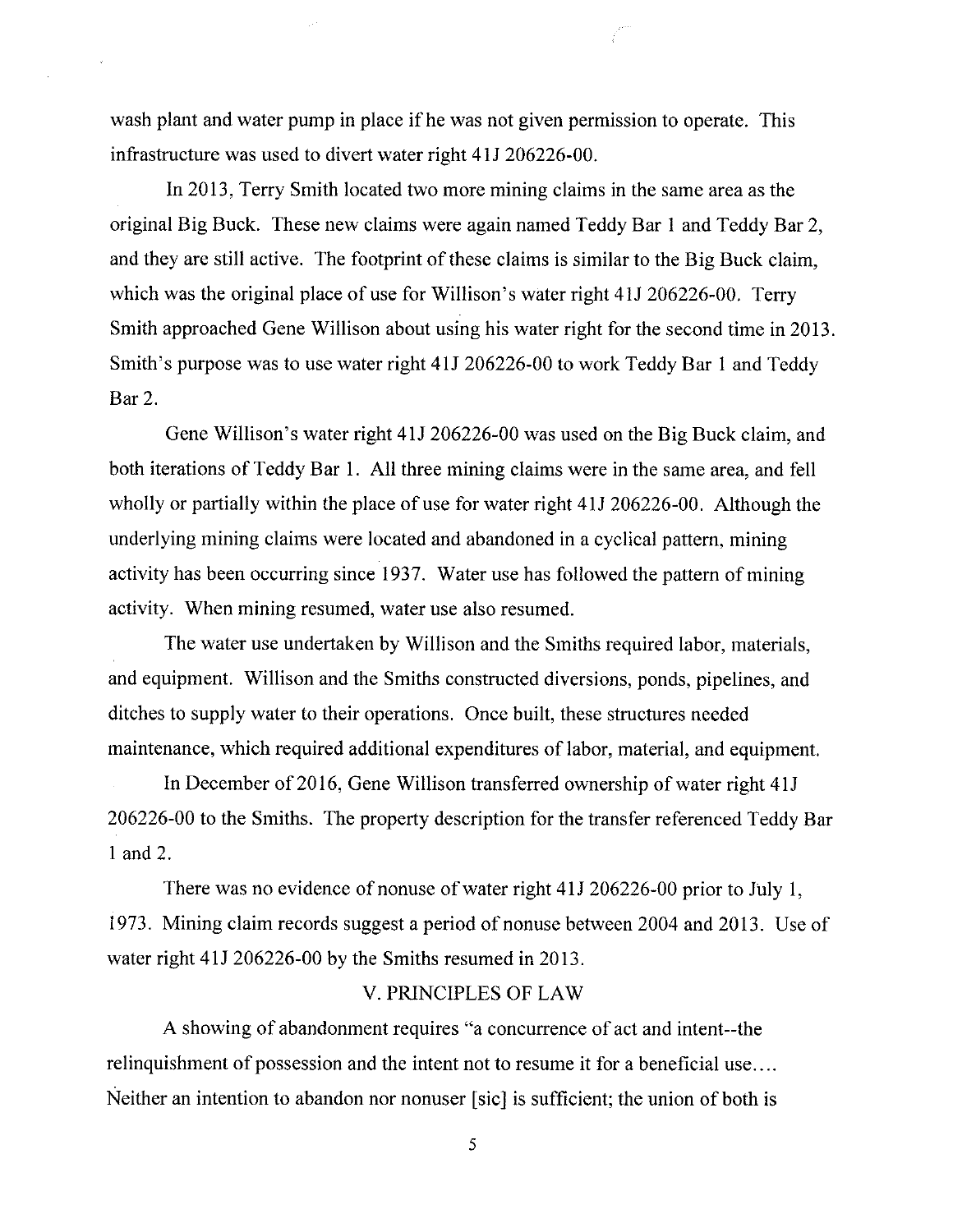indispensable to constitute abandonment." *Thomas* v. *Ball,* 66 Mont. 161, 167; 213 P. 597, 599 ( 1923) ( citations omitted). "[I]ntent to abandon 'need not be proved directly, but may be inferred from all the circumstances of the case."' *Heavirland* v. *State,* 2013 MT 313, 1 31, 372 Mont. 300, 311 P.3d 813 (quoting *Denver by Bd of Water Comm'rs v. Snake River Water Dist.,* 788 P.2d 772, 776 (Colo. 1990)).

Intent to abandon may be established by showing a prolonged period of nonuse. Once nonuse has been established, a rebuttable presumption of abandonment arises, and the burden of proof shifts to the claimant to show lack of intent to abandon. *Heavirland,*  2013 MT 313, 372 Mont. 300, 311 P.3d 813.

The length of time needed to establish a presumption of abandonment varies. Nine years of non-use is "certainly very potent evidence, if it stood alone, of an intention to abandon." *Smith* v. *Hope Mining Co.,* 18 Mont. 432,438, 45 P. 632,634 (1896). Twenty-three years of non use raised a presumption of abandonment in *In re Adjudication of Water Rights of Clark Fork River,* 254 Mont. 11, 16, 833 P.2d 1120, 1123 (1992). In *Skelton Ranch, Inc. v. Pondera County Canal & Reservoir Co., 2014 MT 167, 156,375* Mont. 327, 328 P.3d 644, a period of nonuse ranging from 18 to 29 years was sufficient. In *79 Ranch* v. *Pitsch,* 204 Mont. 426, 432-33, 666 P.2d 215, 218 (1983), a 40-year period raised a presumption of abandonment, and in *Holmstrom Land Co.* v. *Meagher County Newlan Creek Water District,* 185 Mont. 409, 424, 605 P.2d 1060, 1069 (1979) it was 75 years.

"To successfully rebut a presumption of abandonment, a claimant must produce ' [ s ]pecific evidence explaining or excusing the long period of non-use of the particular water rights on the specific property...." *Heavirland*, 2013 MT 313, ¶ 32, 372 Mont. 300, 311 P.3d 813 ( quoting *In re Musselshell River Drainage Area,* 255 Mont. 43, 51, 840 P.2d 577, 582 (1992)).

#### VI. ANALYSIS

*1. Was there privity of title between Willison and the Smiths?* 

The objectors contend there was no privity of title between Willison and the Smiths.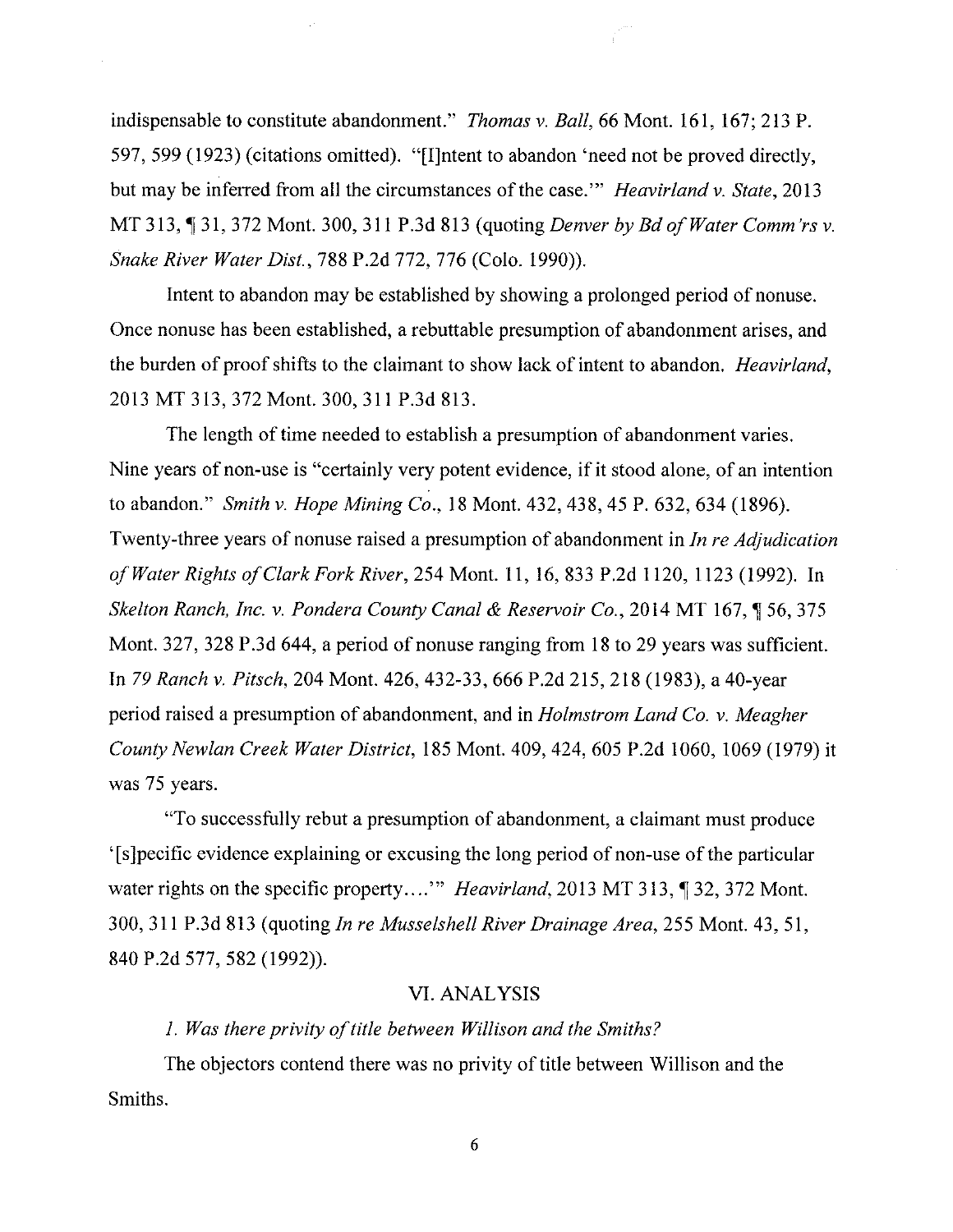The objectors assert that Willison's water right was appurtenant to the Big Buck claim, which was abandoned. Because the Big Buck claim was abandoned, the objectors contend Willison's water right could not later have been conveyed to the Smiths or their predecessors. The objectors assert that abandonment of the Big Buck occurred before Jim White located other mining claims in the area. Although White conveyed mining claims to the Smiths, the objectors assert he did not convey them an interest in the Big Buck.

The objectors also assert the Smiths did not acquire title to any other mining claim that matched the place of use for Willison's water right 41J 206226-00. The objectors argue that abandonment of a mining claim creates a gap in the chain of title for the land on which the water right is used, thereby preventing the conveyance of any appurtenant water right. Montana case law does not support this argument.

The owner of a water right does not need to own the land on which it is used. *Thomas*, 66 Mont. at 166, 213 P. at 599. The status of title to the underlying land does not always determine title to the water right used upon it. "'The legal title to the land upon which a water right acquired by appropriation made on the public domain is used or intended to be used in no wise affects the appropriator's title to the water right. .. "' *Hays v. Buzard,* 31 Mont. 74, 81, 77 P. 423,425 (1904) (quoting *Smith v. Denniff,* 24 Mont. 20, 29, 60 P. 398,401 (1900)).

This rule makes sense. If ownership of land and water are separate, and the landowner sells or leases the land, the water right owner is not deprived of title. *St. Onge v. Blakely,* 76 Mont. 1, 18,245 P. 532,537 (1926). Water rights may also be conveyed separately from the land on which they are used. *Yellowstone Valley Co. v. Associated Mortgage Investors,* 88 Mont. 73, 84,290 P. 255, 258-259 (1930).

Applying these principles, it is apparent that ownership of the Willison water right did not depend on an unbroken chain of title to the mining claim on which it was first used. The United States suggested the water right described by Nopper was used on the Big Buck mining claim. This belief is reasonable given the similarity between the place of use for the water right and the legal description of the Big Buck claim.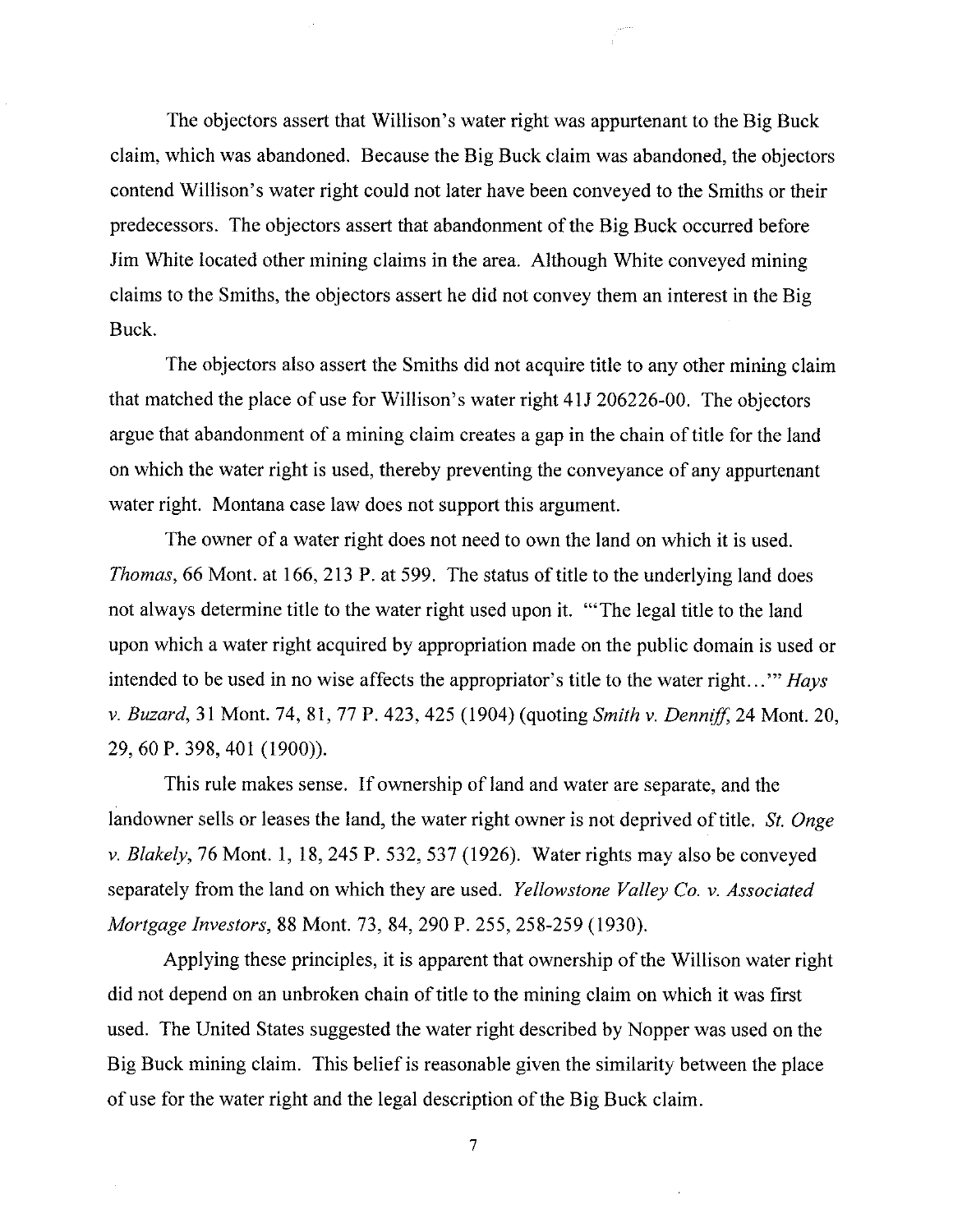The record establishes a connection between Willison and the Big Buck in several ways. Glenn Allman conveyed an interest in the Big Buck to James White and Willison. Willison also had a separate agreement with White to work the lower 1,100 feet of the claim. The place of use claimed by Willison for water right 41J 206226-00 was nearly the same as the footprint of the Big Buck.

Despite a period of shared history, the Big Buck mining claim and water right 41J 206226-00 were separate property interests. Although it appears Willison used water right 41J 206226-00 on the Big Buck, that does not mean title to the water right followed title to the mining claim, or that the fate of these two property interests was the same.

Willison's water right was used on other claims after the Big Buck was abandoned, and Willison conveyed water right 41J 206226-00 to the Smiths in 2016. There is no evidence he conveyed that water right to anyone else. The possibility of such a conveyance is unlikely because Smith asked Willison for permission to use Willison's water right twice; once in 1996 and again in 2013. Willison's transfer of his water right to the Smiths in 2016 established privity of title between him and the Smiths independent of any mining claim.

The chain of title for the Big Buck mining claim does not determine ownership of the Willison water right. There is no evidence Willison ever owned a one hundred percent interest in the Big Buck claim. At the time he filed water right 4IJ 206226-00, ownership of the Big Buck was divided among several parties, including Willison. Fractured ownership of the mining claim did not prevent Willison from owning the entirety of the water right used upon it.

Willison was free to convey his water right separately from the Big Buck, or any other mining claim. Accordingly, the Smiths did not need to show privity of title between themselves and a specific mining claim to successfully assert ownership of Willison's water right.

The Smiths did not have the burden of proof. That burden fell on the objectors who challenged Smiths' ownership. The objectors did not present any evidence that someone else owned the Willison right. Instead, the objectors argue that the Willison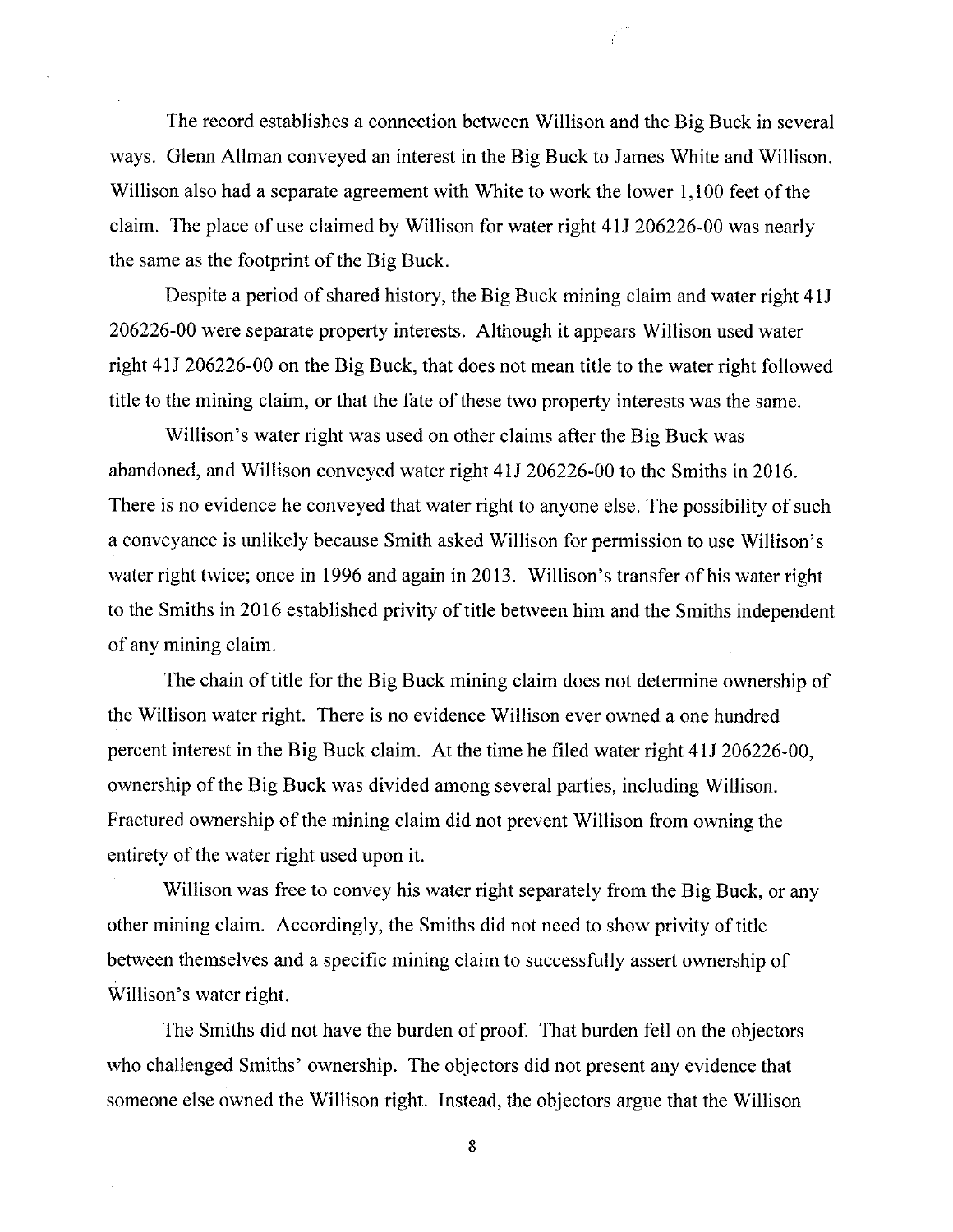water right was appurtenant to mining claims that were abandoned, thereby causing a break in the chain of title to the land on which the water was used. The objectors also assert that abandonment of mining claims caused abandonment of Willison's water right, thereby leaving him with nothing to convey to the Smiths. That assertion is addressed below.

Because mining claims and water rights are separate property interests that may be conveyed separately, privity of title to the Big Buck mining claim was not a prerequisite to ownership of water right 4 IJ 206226-00. Absent a showing of abandonment of his water right claim, Willison's conveyance of water right 41J 206226-00 to the Smiths was legitimate.

The objectors also argued in post-trial proposed findings of fact and conclusions of law that there was no evidence that Willison ever acquired a pre-1973 water right. This lack of evidence, they contend, is sufficient to overcome the prima facie status of claim 41J 206226-00. In effect, the objectors argue that because the Smiths have not offered evidence to show conveyance of a pre-1973 water right to Willison, Willison's claim to such a right was invalid.

This argument misplaces the burden of proof in water rights cases. The Legislature made a policy choice to bestow prima facie status on water rights under Section 85-2-227(1), MCA. As a result, objectors have the burden of proving a water right is invalid. Claimants do not have an obligation to support their water rights with additional evidence until the objector's burden has been met or other evidence shows that the water right is unsound. In the absence of such proof, a claimant may, under the prima facie statute, rest on his or her claim.

Applying this statute, Willison did not need to show privity of title with the appropriator of the Nopper right as a condition precedent to claiming that right. The burden to show that Willison was not the owner fell on the objectors, who did not show Willison was an illegitimate claimant.

Willison claimed a water right for use on a mining claim in the S2 of section 35. Willison's claim for water was based on a water right for mining purposes described by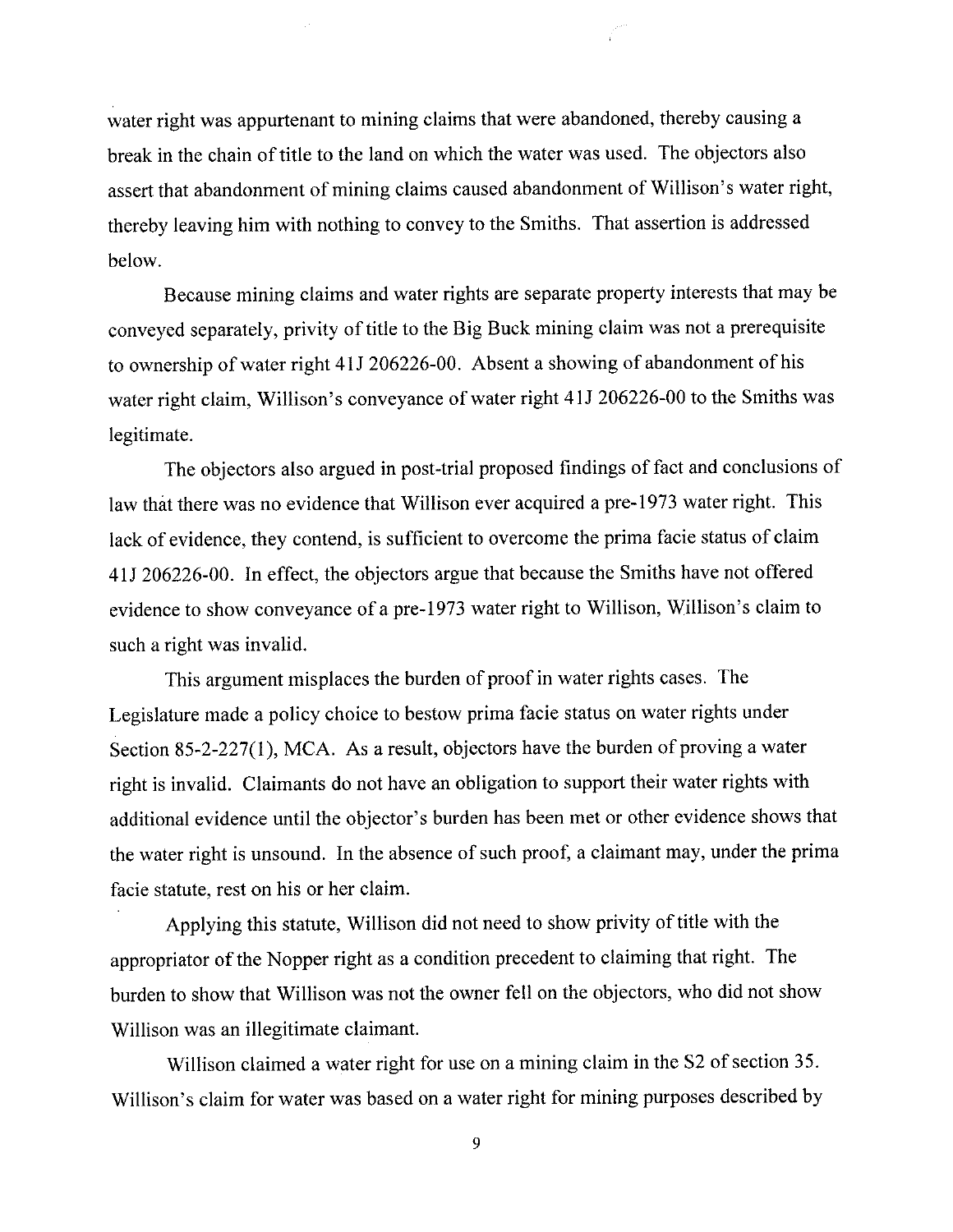Nopper in the S2 of section 35. The Big Buck mining claim, which Willison worked, was also in the S2 of section 35. Both the Big Buck mining claim and the water right described in Nopper's affidavit originated in the 1930s.

Glenn Allman, an owner of the Big Buck, conveyed a partnership interest in the Big Buck to James L. White and Gene Willison. United States Ex. 10. White and Willison are predecessors of the Smiths, who are the current claimants of the water right described by Nopper for use on the S2 of section 35.

Neither objector showed that a third party had superior title to the Nopper water right, or that it was abandoned before Willison claimed it. The objectors cannot discharge their burden of proof simply by criticizing Gene Willison for failing to supply a perfect chain of title between himself and the Nopper water right. Establishing that Willison did not own the Nopper right was the objectors' burden. That burden was not met.

#### *2. Was claim 4JJ 206226-00 abandoned?*

The objectors assert that claim 41J 206226-00 was abandoned. They contend this right was tied to the mining claim on which it was used, and that abandonment of the mining claim resulted in abandonment of the water right. They assert the water right was abandoned when Gene Willison quit working the Big Buck, or when the Big Buck itself was abandoned.

The objectors assert that nonuse of Willison's water right began either in 1983 when Willison quit working the Big Buck, or in 1993 when the Big Buck was abandoned. Under either scenario, the objectors assert there has been a long period of nonuse which establishes a rebuttable presumption of abandonment.

The law applicable to creation and abandonment of unpatented mining claims and water rights is not the same. The first step toward establishing an unpatented mining claim is called location. Location of a mining claim consists of staking the comers of the claim and posting notice at the site. 43 C.F .R. § 3831.1. The next step depends on where the claim is located, but usually involves recording a certificate of location in the county clerk and recorder's office and the local BLM office within a specified time. *Id.*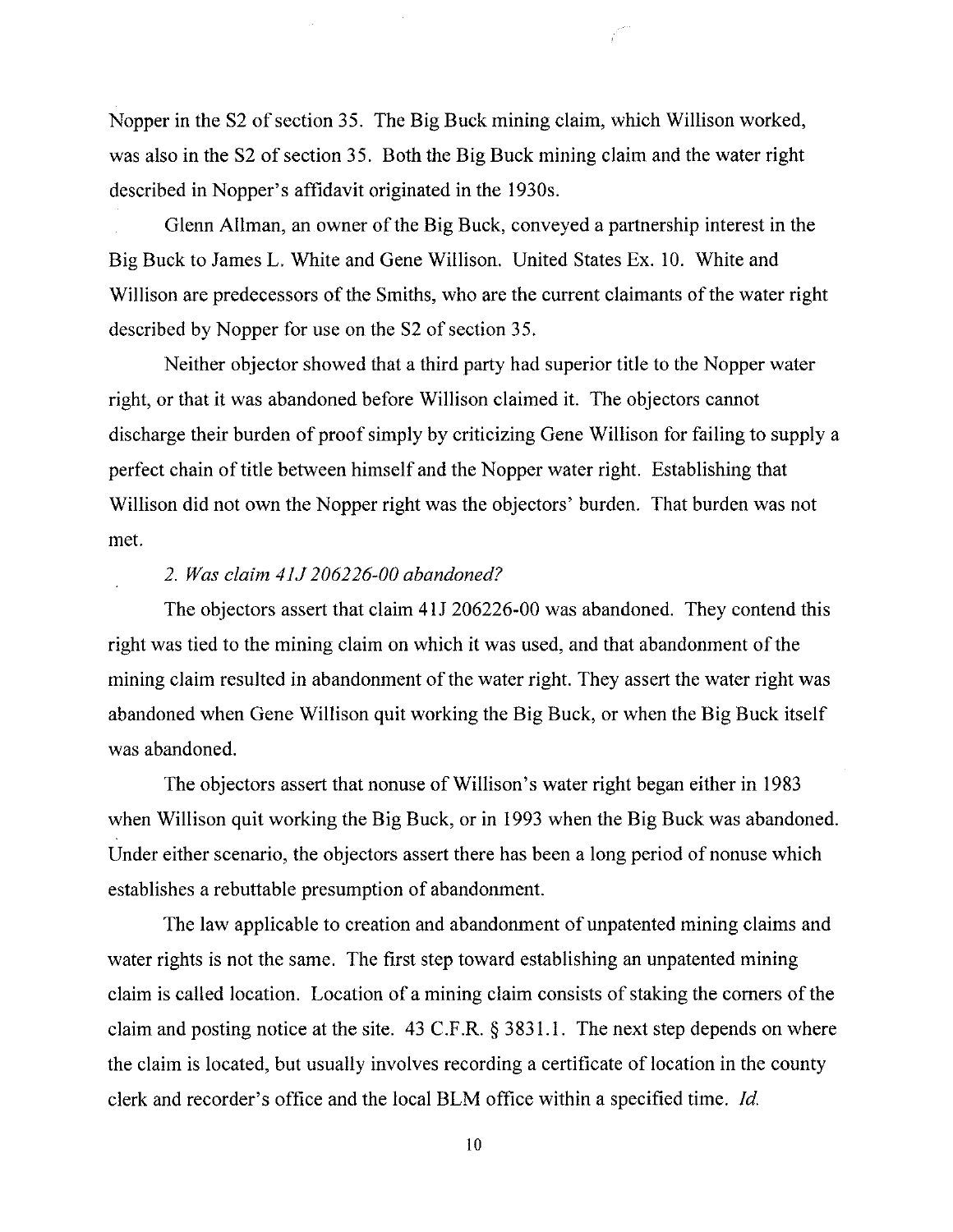Once an unpatented mining claim has been located, the claimant must meet several annual requirements or lose the claim. Owners of unpatented claims are required to perform "not less than one hundred dollars' worth of labor. .. or improvements made during each year." 30 U.S.C. § 28. In addition, the claimant must annually file a notice of intention to hold the claim, an affidavit of assessment work performed, or an application for deferment of assessment work. 43 U.S.C.S.  $\S 1744(a)(1)$ . Failure to comply with these annual requirements "shall be deemed conclusively to constitute an abandonment of the mining claim or mill or tunnel site by the owner... ." 43 U.S.C.S. § 1744 $(c)$ . Missing a deadline can result in abandonment of a mining claim irrespective of the owner's intent.

Water rights are created differently than mining claims. The simplest historical method of perfecting a water right was to divert water and apply it to beneficial use. No posting of notice or filing of documents was needed. This method was used to create the water right claimed by Willison.

Abandonment of mining claims and water rights is also different. Unlike abandonment of a mining claim, loss of a water right requires evaluation of the owner's intent. Abandonment of a water right "is a voluntary act involving a concurrence of act and intent, the relinquishment of possession, and the intent not to resume it for a beneficial use. Neither alone is sufficient to bring about the abandonment of the right." *Osnes Livestock Co. v. Warren,* 103 Mont. 284,294, 62 P.2d 206,211 (1936).

A change in the status of land on which water is used does not automatically affect a water right. As an illustration, cancellation of a Desert Land Entry does not result in abandonment of the water right used upon it. Otherwise, "by using a water right upon leased lands the owner would incur the risk of losing it." *Hays,* 31 Mont. at 82, 77 P. at 425. Similarly, abandonment of a ditch right does not mean the water right carried in that ditch was abandoned. *Kleinschmidt v. Greiser,* 14 Mont. 484,495, 37 P. 5, 6 (1894). "[A]bandonment of a water right is a question distinct from abandonment of a right created in a different manner." *In re Musselshell River,* 255 Mont. at 47, 840 P.2d at 579.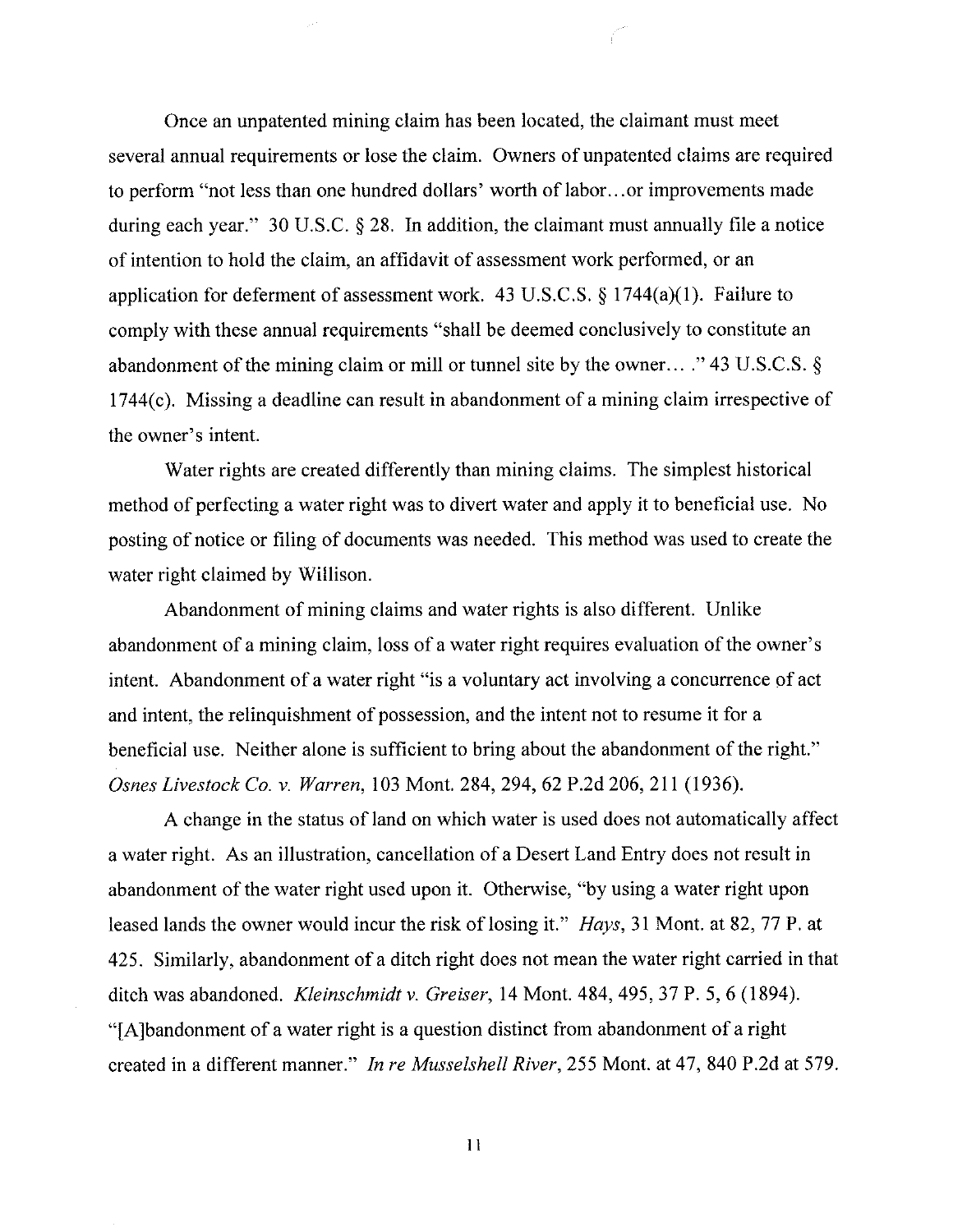In this case, abandonment of mining claims does not automatically result in abandonment of the water right used on those claims. The question separate from the fate of mining claims along Thomas Creek is whether Willison's water right was abandoned. The answer depends on whether there was a presumption of abandonment established by a prolonged period of nonuse, and if so, whether the Smiths rebutted that presumption by showing lack of intent to abandon.

The evidence shows a pattern of ongoing mining activity on Thomas Creek that spans decades and continues today. That pattern included a cycle of location and abandonment of multiple mining claims on or near the area where Willison's water right was used. The cycle of location and abandonment included the Big Buck, two versions each of Teddy Bar 1 and Teddy Bar 2, and the Yellow Boy claims. Each time a mining claim was abandoned, another claim was located in the same area under a different name, and sometimes by a different owner. Although there were periods when mining did not occur and water was not used, those periods always ended with a resumption of both activities.

There were periods when ownership of the Willison water right and the mining claims on which it was used were different. Abandonment of a mining claim by one person does not show intent to abandon a water right owned by someone else. As an example, Glenn Allman gave up an interest in the Big Buck mining claim when Gene Willison owned water right 411 206226-00. Whatever Allman's intent regarding the Big Buck claim, it did not signal intent by Willison to abandon his water right. Allman's actions did not determine the fate of a water right he did not own.

In some cases, the operators of abandoned mining claims returned and located new claims in the same area using Willison's water right to work those claims. The Smiths followed this pattern. They worked and then abandoned Teddy Bar 1, and then returned and refiled it again. They used Willison's water right on both occasions.

These actions show that intent was not the same regarding abandonment of specific mining claims, mining in general, and water rights. Mining claims came and went, but mining activity continued. The history of this area shows a general lack of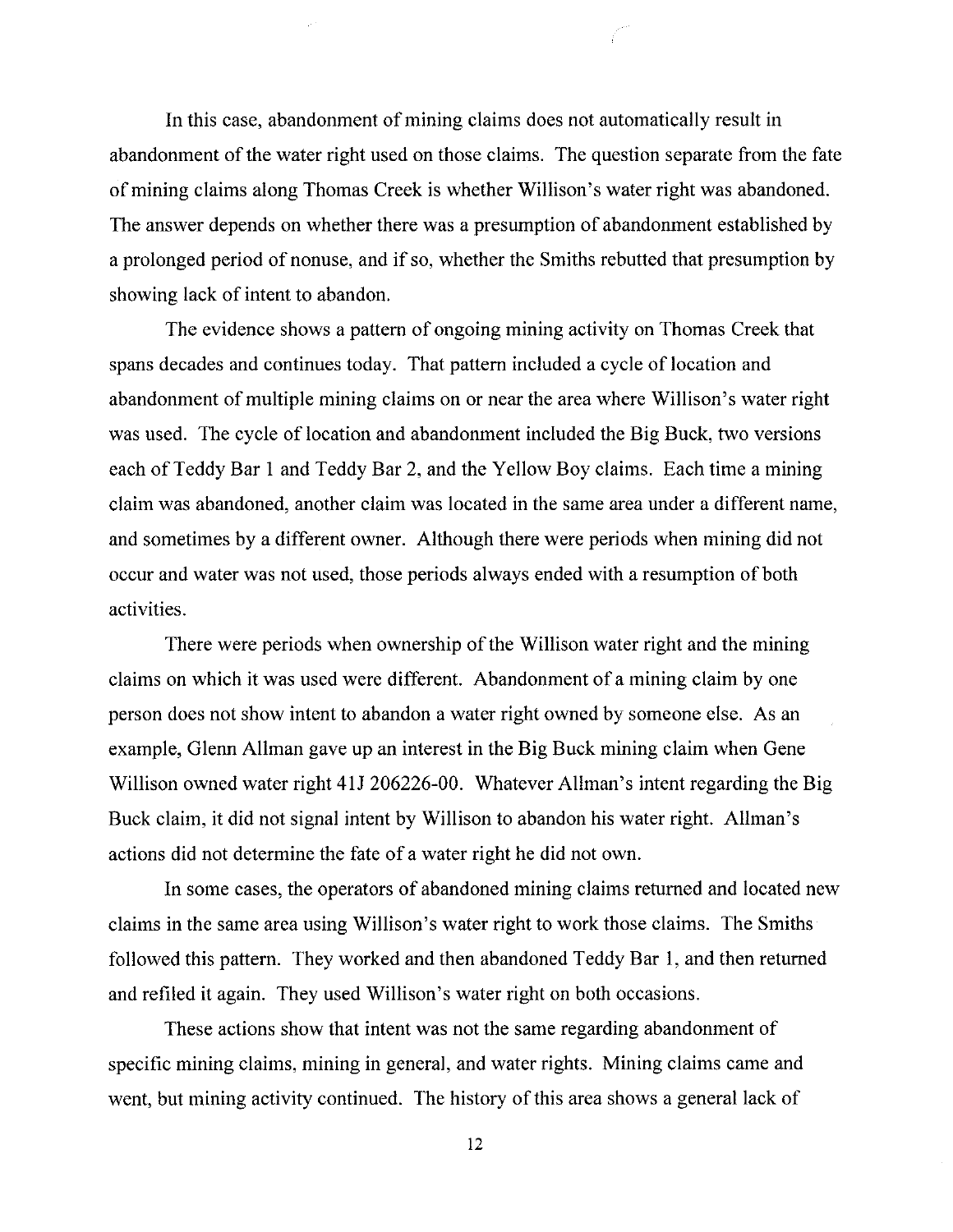intent to abandon both mining and water use along Thomas Creek. Although a water right cannot be resurrected once abandoned, the ongoing cycle of use and nonuse in this case does not equal abandonment because there was no union of nonuse and intent. *Thomas,* 66 Mont. 161, 213 P. 597.

That does not mean abandonment of mining activity and abandonment of a water right cannot occur together. A claimant in the Clark Fork basin owned a patented mining claim and an appurtenant water right. The water right was not used for fifty years and the ditch once used to convey it was not in working condition. The owner of the mining claim had not done any mining, but explained that his water right was not abandoned because he "was awaiting a turn of events in the mining industry to realize the value of both his water right and the underlying mineral interest." *In re Adjudication of the Existing Rights to the Use of all the Water, Both Surface & Underground Within the Clark Fork River Drainage Area,* 274 Mont. 340,908 P.2d 1353, 1356 (1995). The Montana Supreme Court rejected this argument.

There are differences between this and the *Clark Fork* case. In the *Clark Fork*  case, the mining claim was patented and both the mining claim and water right were owned by the same person for decades. That owner made no effort to mine or use water, and did not develop either property interest.

The story is different here. Mining in the Big Buck area has been ongoing for decades and continues today. Water has been used in conjunction with mining activity irrespective of ownership differences between mining claims and the Willison water right. The miners on Thomas Creek invested significant amounts of labor, time, and equipment in development of their mining operations and in the use of water needed to support those operations. That investment occurred over many years.

Abandonment is a question of fact, and determining whether a water right has been abandoned requires weighing the entire history of the case. *Heavirland,* 2013 MT 313,132,372 Mont. 300,311 P.3d 813. The periods ofnonuse associated with water right 41J 206226-00 were part of a cycle, and were reasonably explained by the Smiths. Periods of dormancy were followed by resumption of use and by expenditures of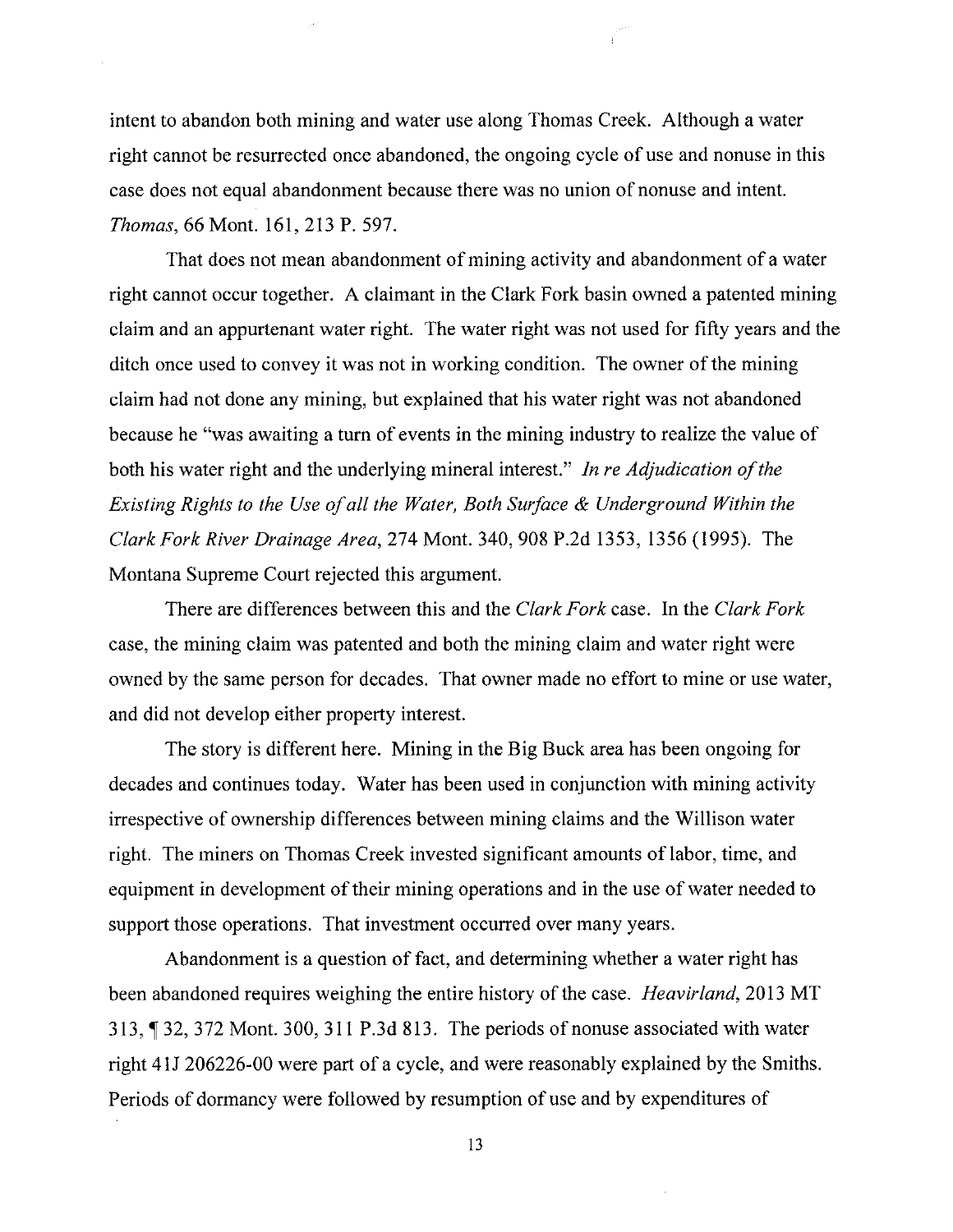additional effort and resources. The history of mining and water use on Thomas Creek does not show that water right 41J 206226-00 was abandoned.

In documents submitted after trial, the objectors asserted Willison showed intent to abandon by failing to attend proceedings scheduled by the Water Court. The Water Court eventually sanctioned Willison for non-attendance by terminating his right. His right was only resurrected after new owners appeared and made a commitment to address the validity of Willison's right on the merits.

Though it is not defensible conduct, failure to attend court proceedings is common among self-represented litigants. The reasons for this behavior range from fear, to lack of understanding of the process, to willful refusal to participate. Where litigants show good faith, the Court generally responds with patience.

The evidence at trial showed that Gene Willison is over ninety years old and has issues with balance that impact his mobility. Under these circumstances, Mr. Willison is entitled to some leeway. His failure to attend prior court proceedings is not evidence of intent to abandon.

# VII. CONCLUSIONS OF LAW

I. There was privity of title between Gene Willison and the Smiths.

2. Water right 4 lJ 206226-00 was not abandoned.

# VIII. ORDER

Water right 41J 206226-00 shall appear in the final decree for the Smith River basin in accordance with the attached abstract.

Case 41J-78 is CLOSED. DATED this  $35$  day of

 $2017.$ <br> $Russ McElyea$ 

Chief Water Judge